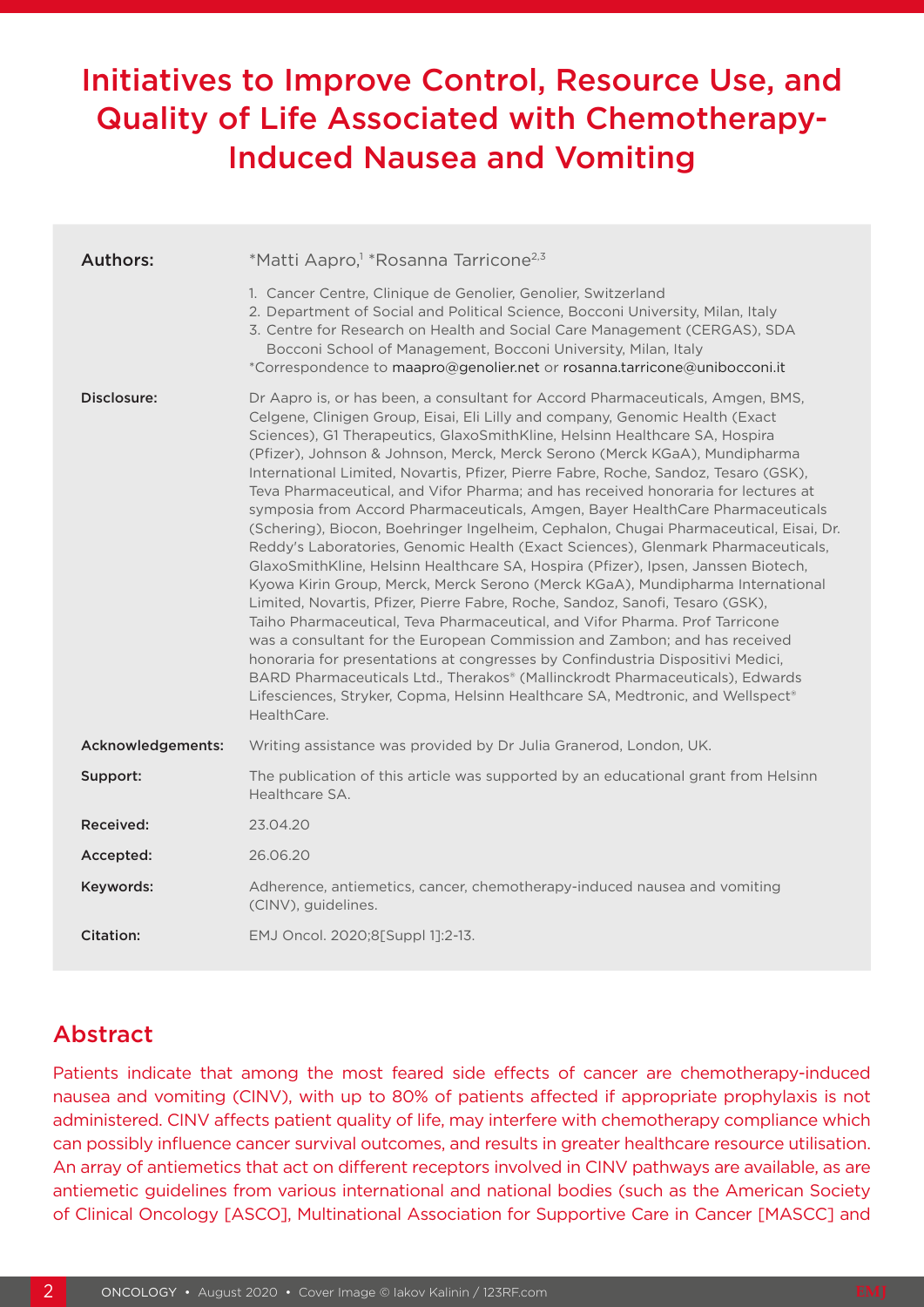European Society for Medical Oncology [ESMO], and National Comprehensive Cancer Network [NCCN]). Optimal management of CINV and other treatment-related side effects has been associated with improved quality of life, longer duration of anticancer treatments, and decreased utilisation of emergency care. Although progress has been made, there are still unmet needs, the greatest of which is the lack of complete nausea control.

### INTRODUCTION

This review set out to identify the initiatives needed to achieve better cancer-induced nausea and vomiting (CINV) control worldwide. These include better adherence by healthcare professionals to evidence-based antiemetic guidelines and improved adherence by patients to antiemetic regimens. The use of netupitant with palonosetron (NEPA), a fixed combination therapy administered orally once per chemotherapy cycle, as well as mobile health (mHealth) apps may help with guideline adherence and patient compliance. Further developments will focus on the optimised use of new antiemetic compounds and alternative formulations to design simple and convenient regimens. In addition, as patient-specific risk factors are better defined, these can be incorporated into individualised regimens to obtain optimal antiemetic prophylaxis for that individual.

### SEARCH STRATEGY

A literature search of PubMed was conducted in November 2019 without any date restrictions and using the following terms in various combinations: chemotherapy-induced nausea and vomiting, CINV, chemotherapy, nausea, vomiting, emesis, treatment, therapy, antiemetic, novel agent, NEPA, alternative treatment, alternative therapy/therapies, cost-effectiveness, economics, guideline, recommendation, control, developing country/ countries, compliance, adherence, neurokinin 1 receptor antagonists (NK<sub>1</sub>RA), olanzapine, 5-hydroxytryptamine-3 receptor antagonist (5-HT3RA), dexamethasone, dopamine receptor antagonist, cannabinoids, ginger, mobile technology, and risk factor. Papers that related to the aim of the study and were written in English were included. The reference lists of acquired papers were also searched for further relevant articles.

### NEED FOR IMPROVED CONTROL OF CHEMOTHERAPY-INDUCED NAUSEA AND VOMITING

The global incidence of cancer is on the rise; 17 million new cases and 9.6 million deaths occurred worldwide in 2018 and it is estimated there will be 27.5 million new cases of cancer each year by 2040.<sup>1</sup> Patients with cancer experience many side effects while undergoing chemotherapy including alopecia, tiredness, and depression; however, the side effects most feared by patients are nausea and vomiting. $2,3$ Up to 80% of oncology patients may be affected by CINV if adequate prevention is not offered.4 CINV affects patient quality of life (QoL) including daily functioning, leisure activities, and the ability to eat and drink, and can result in complications including electrolyte imbalance, dehydration, and malnutrition.<sup>5</sup> Importantly, CINV may also interfere with chemotherapy compliance or result in dose reduction and thus negatively influence cancer survival outcomes.<sup>6,7</sup> In addition, emesis results in greater healthcare resource utilisation and higher cancer treatment costs as more inpatient, outpatient, and emergency department visits are required.<sup>8</sup> Thus, CINV places a high burden on the individual, health services, and society.

Antiemetics are generally prescribed based on emetogenicity of the chemotherapy (high, moderate, low, or minimal) and type of CINV to be prevented. CINV can be acute or delayed, occurring 0–24 or 25–120 hours after chemotherapy, respectively. The incidence of delayed CINV varies depending on chemotherapy type, and it remains a challenge in terms of nausea control.<sup>9</sup> CINV can also be anticipatory (a conditional response resulting from previous poor experience with chemotherapy), breakthrough (occurs despite the use of preventative drugs and may require rescue medication), and refractory (occurs after the unsuccessful use of antiemetics or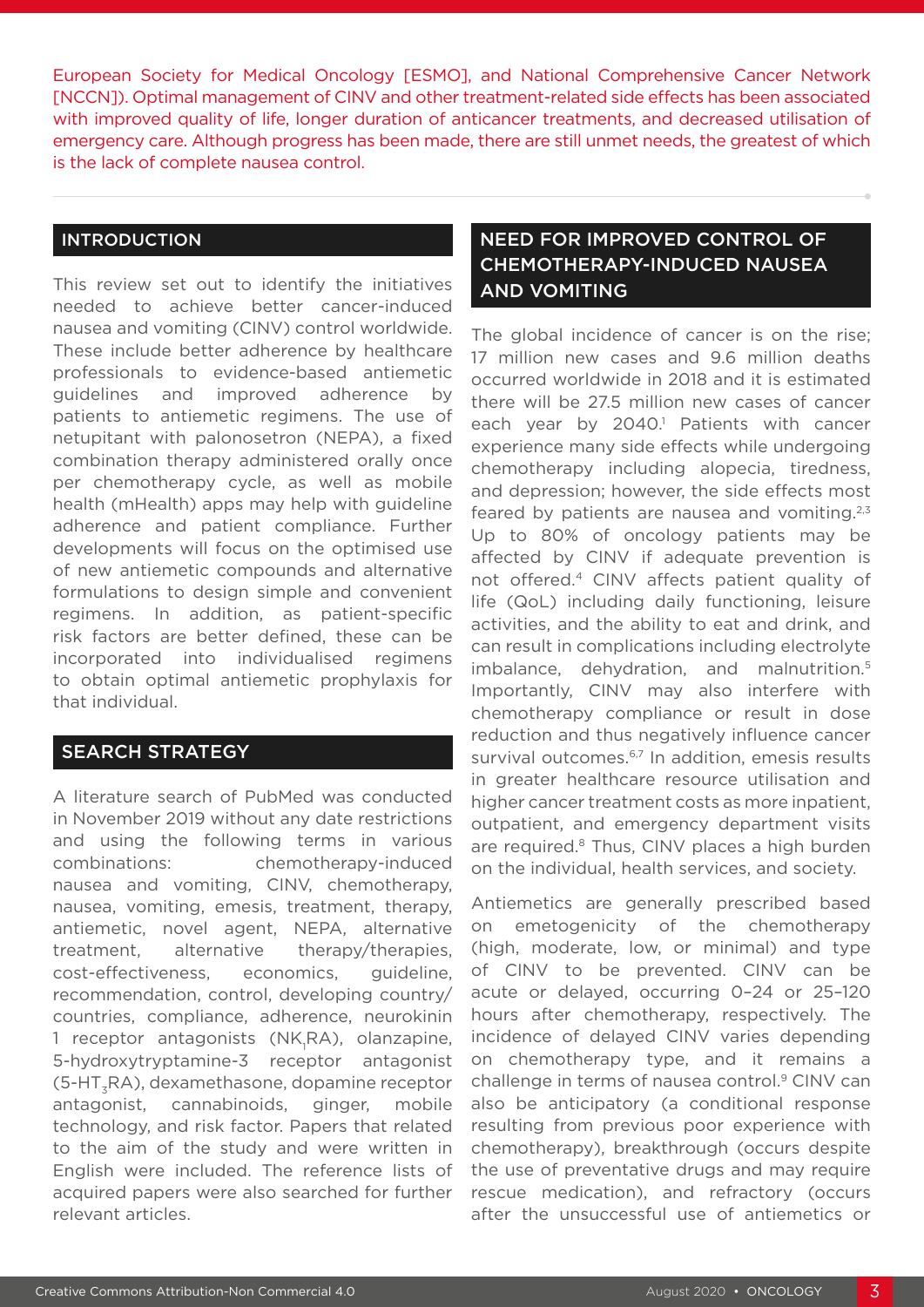rescue medications in the previous treatment cycle). As the different types of CINV are controlled through different pathways and neurotransmitters, various approaches for prevention and treatment are required.10

Optimal management of CINV and other treatment-related side effects has been associated with improved QoL, longer duration of anticancer treatments, and decreased utilisation of emergency care.<sup>10</sup> Although progress has been made in the management of CINV, there are still unmet needs, the greatest of which is the lack of complete nausea control.<sup>11,12</sup> Multiple initiatives are needed to achieve better control of CINV (Figure 1) and thus reduce the burden on the individual and society. These initiatives are discussed in detail below.

### AVAILABLE ANTIEMETICS

An array of antiemetics that act on different receptors involved in CINV pathways is available. The correct use of these antiemetics can prevent CINV in 70-80% of patients.<sup>13</sup> Antiemetic guidelines are available from international bodies such as the American Society of Clinical Oncology (ASCO) and the Multinational Association of Supportive Care in Cancer (MASCC) and the European Society of Medical Oncology (ESMO), and national bodies such as the National Comprehensive Cancer Network (NCCN).14-17 An overview of recommended antiemetics by emetogenic risk of chemotherapy and CINV type is displayed in Table 1. 14-17

### Neurokinin 1 Receptor Antagonists

The use of NK<sub>I</sub>RA has advanced antiemetic therapy over the last 15 years following the initial approval of oral aprepitant in 2003.18 As a result, this class of drugs is currently included in recommended guidelines. Several other NK<sub>1</sub>RA are now also available in many countries, including oral netupitant and intravenous (IV) fosnetupitant (available as fixed combinations with palonosetron), and oral rolapitant and IV fosaprepitant. The addition of a NK<sub>I</sub>RA to an antiemetic regimen can significantly reduce episodes of vomiting and the need for additional medications.19 Numerous randomised controlled trials (RCT) have shown a significantly greater rate of complete response (i.e., no emesis and

no use of rescue medication) in patients on a three-drug regimen (i.e., NK<sub>1</sub>RA, 5-HT<sub>3</sub>RA, and dexamethasone) compared to those on a two-drug combination (i.e., 5-HT<sub>z</sub>RA and dexamethasone) in both acute and delayed CINV.20-28 However, most of these studies showed no significant improvement in delayed nausea control. Similarly, a network meta-analysis of the comparative effectiveness of NK<sub>1</sub>RA for highly emetogenic chemotherapy (HEC) concluded that NK<sub>I</sub>RA-containing regimens are associated with higher complete response rates than regimens without  $\rm NK_I$ RA.<sup>29</sup>

The cost effectiveness of the addition of NK<sub>1</sub>RA as antiemetics in patients with CINV has been demonstrated. A study from Hong Kong showed that the use of aprepitant compared to other drugs was associated with higher drug costs but a lower cost of emesis-related management. Thus, the aprepitant-containing regimen was deemed cost effective using the World Health Organization (WHO) costeffectiveness threshold of three times gross domestic product per capita.<sup>30</sup> A Japanese cost-utility analysis reported that the addition of aprepitant, but not fosaprepitant, to the 5-HT3RA and dexamethasone combination is cost effective. $31$  European studies have also demonstrated the cost effectiveness of aprepitant for CINV.<sup>32,33</sup> A study that compared an aprepitant regimen (aprepitant, ondansetron, and dexamethasone) with a standard antiemetic regimen (ondansetron, dexamethasone, and metoclopramide) in patients with breast cancer in the UK reported that 78% of the cost of aprepitant was offset by reduced costs of healthcare resource utilisation. They reported an incremental cost-effectiveness ratio of £10,847/qualityadjusted life year with aprepitant compared to standard therapy; this is below the accepted UK threshold (£20,000–30,000/quality-adjusted life year) and suggests that aprepitant is cost effective for CINV prevention in UK patients with breast cancer.<sup>32</sup> Similarly, a Belgian study confirmed that aprepitant-based CINV prevention was more effective and less costly than standard care. $33$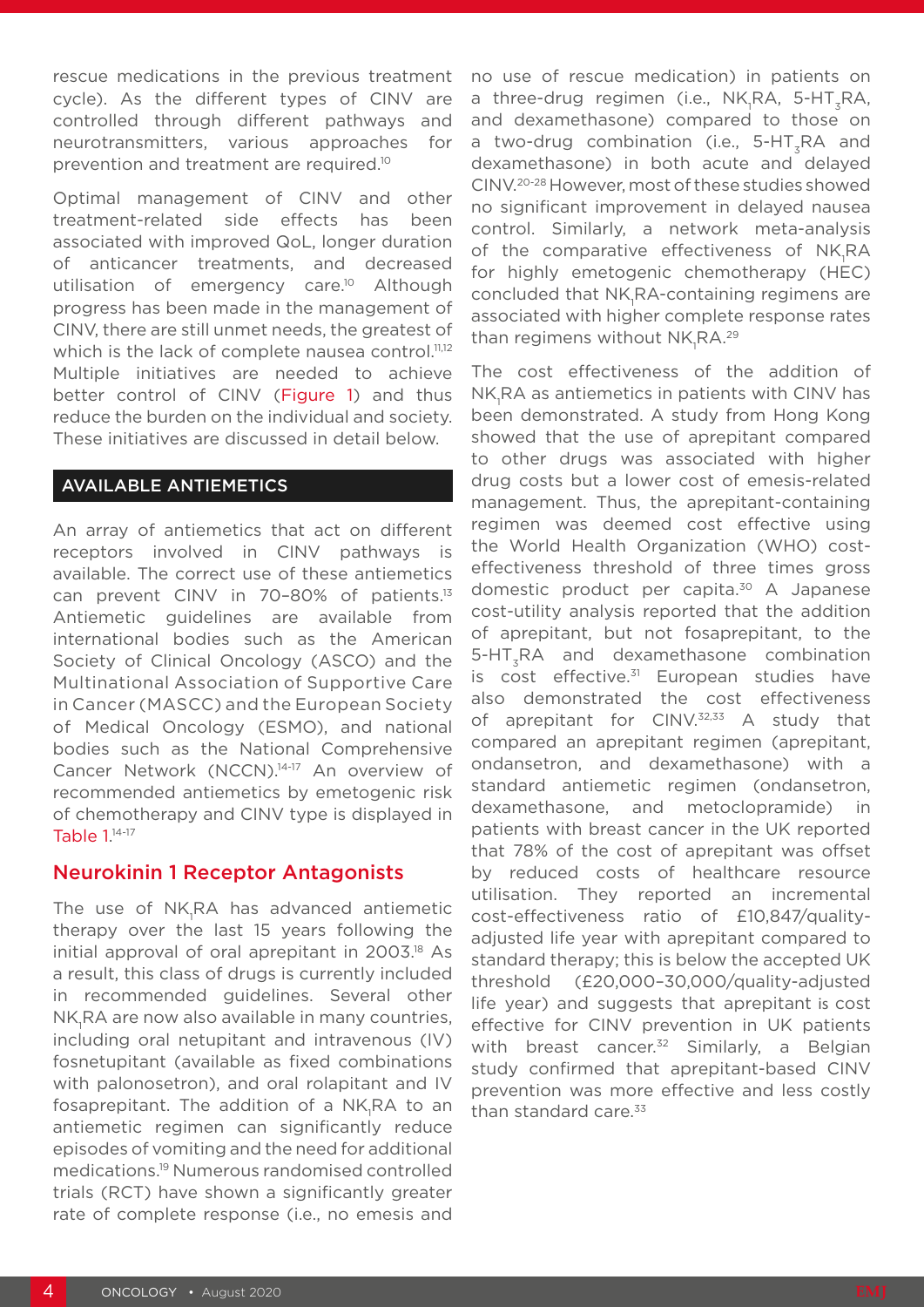

Figure 1: Initiatives to achieve better control of chemotherapy-induced nausea and vomiting.

CINV: chemotherapy-induced nausea and vomiting.

Despite their efficacy and cost effectiveness, NK<sub>1</sub>RA are underused in clinical practice. A retrospective study of administrative claims data from the USA showed almost universal use of dexamethasone and  $5-HT_zRA$ ; however, only 60% and 80% of patients received a NK<sub>1</sub>RA in 2011 and 2016, respectively.<sup>18</sup> Some institutions may limit the use of more expensive antiemetics by using a  $5-HT_zRA$ and dexamethasone combination in the first cycle and only add in a NK<sub>I</sub>RA if the patient experiences CINV.19 This practice is inconsistent with antiemetic guidelines for patients receiving HEC and for many receiving moderately emetogenic chemotherapy (MEC), and contradicts the fact that the first experience with chemotherapy is the most important in terms of CINV prevention. Patients who experience CINV during the first cycle are more likely to develop refractory or anticipatory CINV, whereas those whose CINV is controlled in the first cycle are more likely to do well in subsequent cycles.<sup>19,34</sup> This highlights the importance of incorporating a  $NK_{1}$ RA into the antiemetic regimen as per the recommended guidelines.

### Netupitant with Palonosetron

Netupitant is currently only available in combination with palonosetron (a  $5-HT_zRA$ ).<sup>18</sup> NEPA represents the first antiemetic combination drug developed. Netupitant is a new, highly selective NK<sub>1</sub>RA while palonosetron has unique pharmacological and clinical characteristics compared to older 5-HT<sub>-</sub>RA as well as being more efficacious during the delayed CINV stage. $35$  NEPA has been shown to be safe, well tolerated, and highly effective over multiple HEC or MEC cycles.<sup>36</sup> This antiemetic combination offers guidelineconsistent prophylaxis by targeting two critical pathways associated with CINV in a single oral dose, administered only once per cycle.<sup>37</sup> Development of this antiemetic combination offers a solution to the inconsistencies evident in guideline-consistent care (i.e., an absence of a NK<sub>1</sub>RA) for high-risk groups.<sup>38</sup> Economic constraints, as well as complexity and inconvenience of the oral aprepitant regimen  $(e.g., 3 days a prepi tant plus 1-3 days 5-HT, RA)$ plus 1–4 days of dexamethasone), may also have played a role in the underutilisation of  $\mathsf{NK}_{1}\mathsf{RA}.^{37,38}$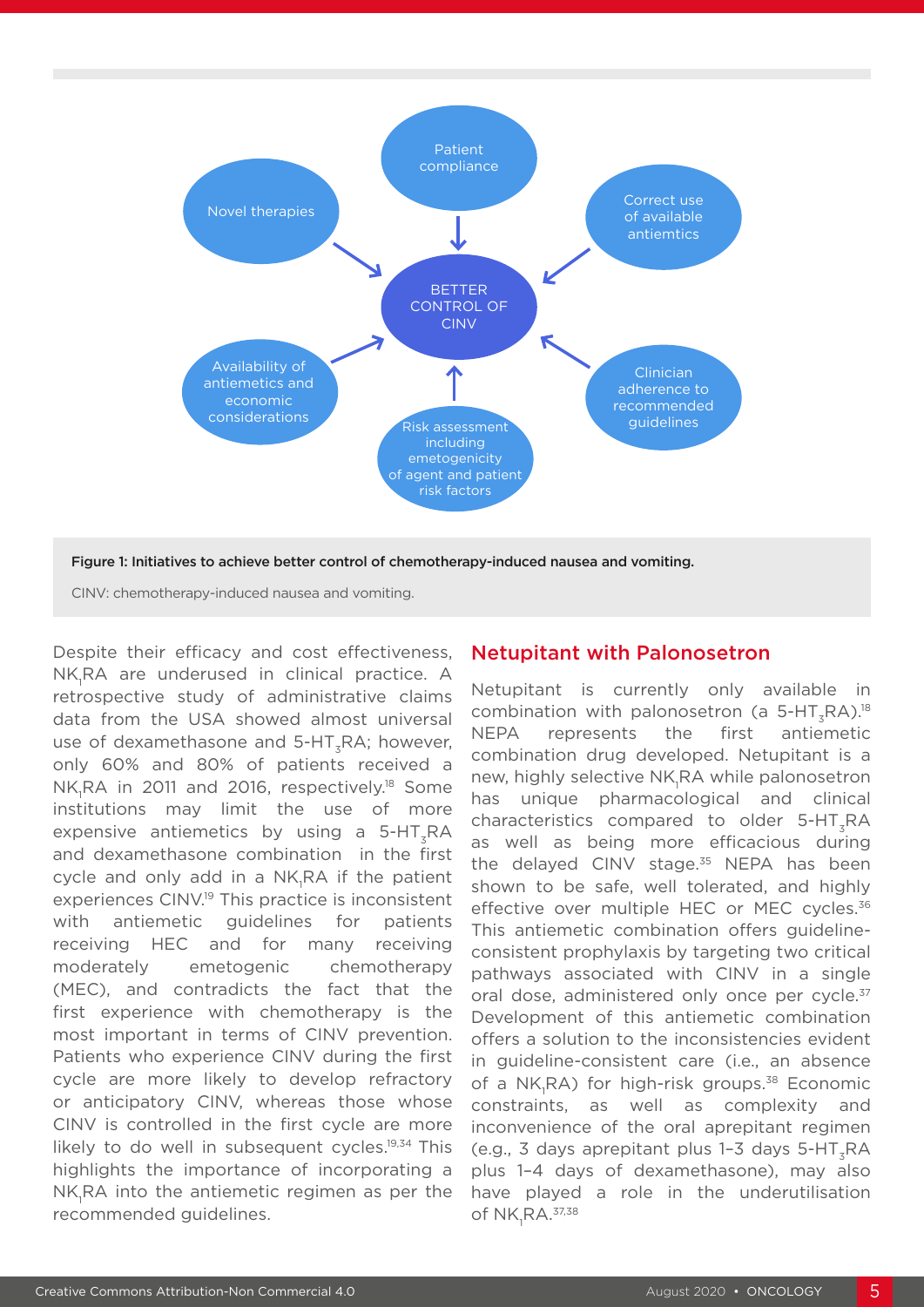#### Table 1: Overview of recommended antiemetics by emetogenic risk of chemotherapy.<sup>14-17</sup>

| Guideline                                              | ASCO <sup>14</sup> (2017)                                                                                                                                                                            |                                                                                                                                   | MASCC and ESMO <sup>15,16</sup> (2016)                                                                               |                                                                                                                                                                                                                                                                     | NCCN <sup>17</sup> (2018)                                                                                                                                                                                                        |                                                                                                                                                                                                                                             |
|--------------------------------------------------------|------------------------------------------------------------------------------------------------------------------------------------------------------------------------------------------------------|-----------------------------------------------------------------------------------------------------------------------------------|----------------------------------------------------------------------------------------------------------------------|---------------------------------------------------------------------------------------------------------------------------------------------------------------------------------------------------------------------------------------------------------------------|----------------------------------------------------------------------------------------------------------------------------------------------------------------------------------------------------------------------------------|---------------------------------------------------------------------------------------------------------------------------------------------------------------------------------------------------------------------------------------------|
| Emetogenic<br>risk                                     | Acute                                                                                                                                                                                                | Delayed                                                                                                                           | Acute                                                                                                                | Delayed                                                                                                                                                                                                                                                             | Acute                                                                                                                                                                                                                            | <b>Delayed</b>                                                                                                                                                                                                                              |
| High<br>$( > 90\%$<br>frequency of<br>emesis)          | For AC,<br>cisplatin,<br>others, non-<br>AC:<br>DEX +<br>$5-HT_zRA$<br>$+ N\overline{K}_1 R A +$<br>olanzapine<br>For<br>carboplatin<br>$AUC \geq 4$ :<br>DEX +<br>$5-HT_zRA +$<br>NK <sub>R</sub> A | For non-AC,<br>cisplatin,<br>others:<br>DEX +<br>olanzapine<br>For AC:<br>olanzapine<br>For carboplatin<br>$AUC \geq 4$ :<br>none | For AC,<br>cisplatin,<br>others, non-AC:<br>DEX + 5-HT <sub>3</sub> RA<br>$+$ NK <sub>1</sub> RA $\pm$<br>olanzapine | For non-AC,<br>cisplatin, others:<br><b>DEX</b><br>OR<br>(metoclopramide +<br>DEX) or (aprepitant<br>+ DEX) if aprepitant<br>used in acute<br>± olanzapine<br>For AC:<br>none<br><b>OR</b><br>DEX or aprepitant<br>(if aprepitant used<br>in acute)<br>± olanzapine | For AC, carboplatin<br>AUC ≥4, cisplatin,<br>HEC single agents:<br>$DEX + 5-HT_zRA +$<br>NK <sub>R</sub> A<br><b>OR</b><br>olanzapine +<br>palonosetron<br>$(5-HT_{3}RA) + DEX$<br>OR<br>olanzapine + NK,RA<br>$+5-HT_zRA + DEX$ | For AC,<br>carboplatin<br>$AUC \geq 4$ ,<br>cisplatin, HEC<br>single agents:<br>DEX +<br>aprepitant<br>(NK,RA, if<br>used on Day 1)<br>OR<br>olanzapine<br><b>OR</b><br>olanzapine<br>+ aprepitant<br>(NK,RA, if<br>used on Day 1)<br>+ DEX |
| Moderate<br>$( > 30 - 90\%$<br>frequency of<br>emesis) | For<br>carboplatin<br>$AUC < 4$ , non-<br>carboplatin:<br>DEX +<br>$5-HT_zRA$                                                                                                                        | For non-<br>carboplatin,<br>carboplatin<br>$AUC < 4$ :<br>none<br>OR<br>DEX (for<br>agents known<br>to cause<br>delayed CINV)     | For<br>carboplatin:<br>$DEX + 5-HT_zRA$<br>$+$ NK, RA<br>For non-<br>carboplatin:<br>$DEX + 5-HT_zRA$                | For carboplatin:<br>none<br><b>OR</b><br>aprepitant (if<br>aprepitant used in<br>acute)<br>For oxaliplatin,<br>anthracycline,<br>cyclophosphamide:<br>DEX can be<br>considered<br>For others:none                                                                   | For carboplatin<br>AUC <4 and all<br>other MEC agents:<br>$DEX + 5-HT_zRA$<br>OR<br>olanzapine +<br>palonosetron<br>$(5-HT_{3}RA) + DEX$<br><b>OR</b><br>$NK_1RA + 5-HT_2RA$<br>+ DEX                                            | For<br>carboplatin<br>$AUC < 4$ and<br>all other MEC<br>agents:<br>DEX OR<br>$5-HT_zRA$<br>monotherapy<br>OR<br>olanzapine<br><b>OR</b><br>aprepitant<br>(NK,RA, if<br>used on Day 1)<br>$±$ DEX                                            |
| Low<br>$(10 - 30\%)$<br>frequency of<br>emesis)        | <b>DEX</b><br>OR<br>$5-HT_zRA$                                                                                                                                                                       | None<br>recommended                                                                                                               | <b>DEX</b><br>OR<br>$5-HT_zRA$<br>OR<br>dopamine<br>receptor<br>antagonists                                          | None recommended                                                                                                                                                                                                                                                    | <b>DEX</b><br><b>OR</b><br>dopamine receptor<br>antagonists<br>(prochlorperazine,<br>metoclopramide)<br><b>OR</b><br>$5-HT_zRA$                                                                                                  | None<br>recommended                                                                                                                                                                                                                         |
| Minimal<br>$(10\%$<br>frequency of<br>emesis)          | None<br>recommended                                                                                                                                                                                  | None<br>recommended                                                                                                               | None<br>recommended                                                                                                  | None recommended                                                                                                                                                                                                                                                    | None<br>recommended                                                                                                                                                                                                              | None<br>recommended                                                                                                                                                                                                                         |

Acute refers to 0–24 hours after chemotherapy, delayed refers to 25-120 hours after chemotherapy.

5-HT<sub>z</sub>RA: 5-HT<sub>z</sub> receptor antagonist; AC: anthracycline and cyclophosphamide combination; ASCO: American Society of Clinical Oncology; AUC: area under the curve; CINV: chemotherapy-induced nausea and vomiting; DEX: dexamethasone; ESMO: European Society of Medical Oncology; HEC: highly emetogenic chemotherapy; MASCC: Multinational Association of Supportive Care in Cancer; MEC: moderately emetogenic chemotherapy; NCCN: National Comprehensive Cancer Network; NK<sub>I</sub>RA: neurokinin 1 receptor antagonist.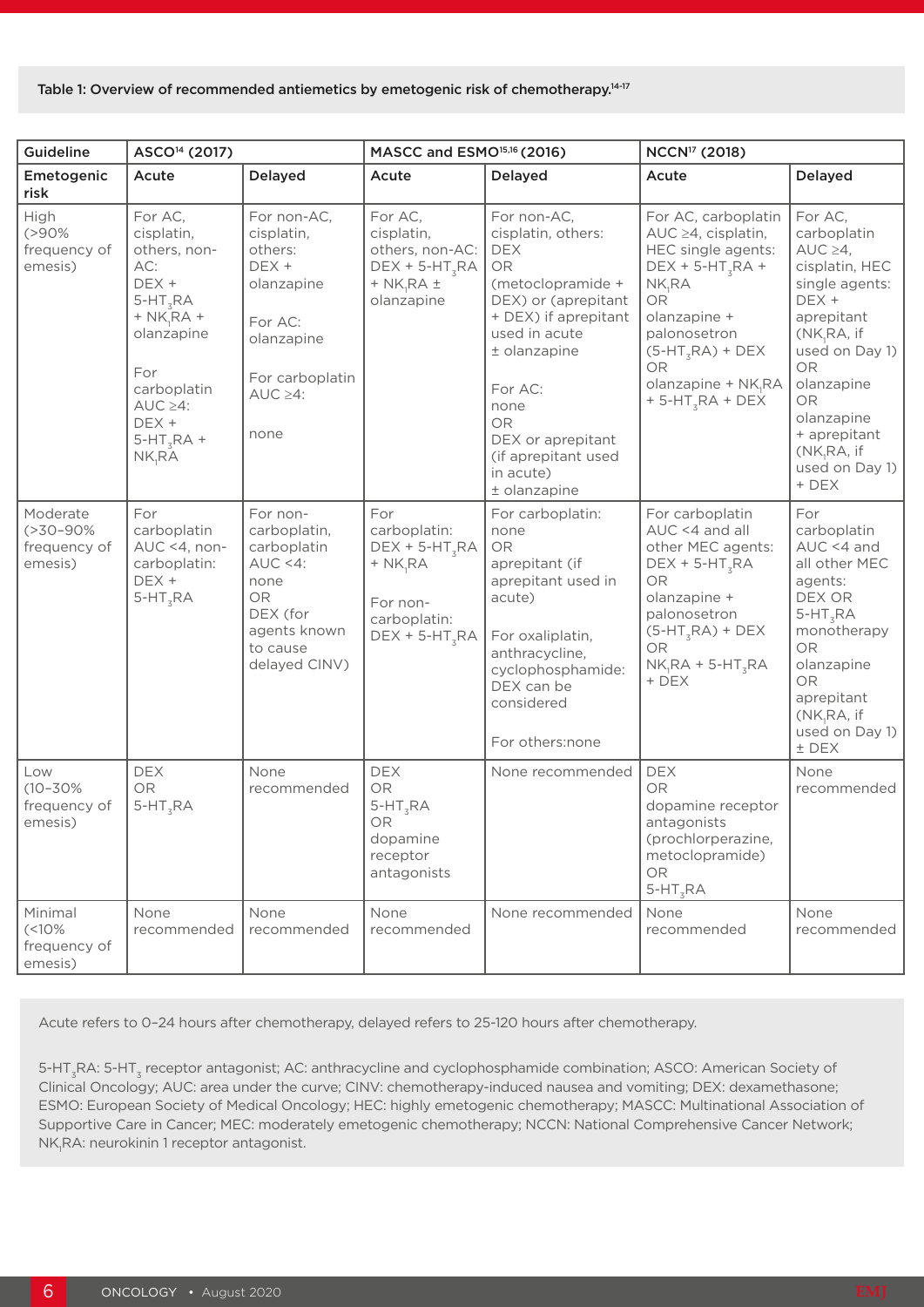Cost-effectiveness analyses have shown benefit of NEPA over other drug combinations.<sup>39,40</sup> Botteman et al.,<sup>41</sup> who conducted the first economic analysis comparing NK<sub>I</sub>RA regimens, reported that NEPA was more cost effective than an aprepitantbased regimen in patients undergoing HEC. In addition, NEPA with dexamethasone is not only superior to palonosetron with dexamethasone in preventing acute and delayed CINV following MEC and HEC, but it is also more cost effective.42,43 A real-life study has confirmed the benefit of NEPA seen in clinical trials; 630 patients were enrolled in a prospective, multicentre, noninterventional study where NEPA was effective in the prevention of CINV in patients who received carboplatin- and oxaliplatin-based MEC and QoL, and they remained stable during the course of chemotherapy.44 Advantages and disadvantages of all antiemetics available for CINV are displayed in Table 2.

### CLINICIAN ADHERENCE TO RECOMMENDED GUIDELINES

Guidelines recommended by ASCO, MASCC and ESMO, and NCCN are based on the consensus opinions of international experts and most recent clinical trial data, and are regularly updated when new data become available. Despite being available and accessible, in many instances these guidelines are not followed. Very low adherence to antiemetic guidelines has been reported in clinical practice in the European Union (EU); only 16% of all patients on HEC or carboplatin-based regimens received the recommended combination of a NK<sub>I</sub>RA, 5-HT<sub>3</sub>RA, and dexamethasone.<sup>45</sup> In addition, 17% of patients on HEC or MEC received no antiemetics at all.45 A further European study of >200 oncology nurses revealed that guideline awareness was generally low; less than one-half of nurses surveyed were familiar with the ASCO (46%) and MASCC and ESMO (40%) guidelines.46 Key discrepancies between guideline recommendations and clinical use included underutilisation of the recommended NK<sub>1</sub>RA plus 5-HT $_{\rm 3}$ RA plus steroid combination on Day 1 (55%), and high use of 5-HT<sub>z</sub>RA (50%) on Days 2-5 when a steroid (63% use) is recommended for patients on

HEC. Use of metoclopramide was also high in patients on both HEC and MEC, with approximately 30% and approximately 50% reporting use on Day 1 and Days 2–5, respectively.46 Reasons for poor guideline adherence may have included the complexity of prophylactic treatment for HEC, mucositis, and depression in patients with cancer that may have affected compliance, concurrent use of multiple medications, physician workload, and suboptimal communication between provider and patient.18 Oncologists reported usage of weaker antiemetic regimens than necessary, underestimation of chemotherapy emetogenicity, and patient nonadherence because of administration errors or missed/ delayed doses to be the main reasons for antiemetic treatment failure.<sup>47</sup>

Following the recommended guidelines for CINV has been shown to improve patient outcome and reduce associated costs. A prospective, observational, multicentre study that enrolled chemotherapy-naïve adults initiating HEC or MEC for cancer showed that the guideline-consistent CINV prophylaxis cohort was 43% more likely than the guidelineinconsistent prophylaxis cohort to achieve a complete response (i.e., no emesis and no use of rescue medication) during the 120 hours after the first chemotherapy cycle.<sup>38</sup> Similarly, a Turkish study of 100 chemotherapy-naïve patients showed significant differences in complete control (i.e., no emetic episodes, rescue therapy, or nausea) and Functional Living Index Emesis (FLIE) score between the guideline (i.e., MASCC and ESMO 2014)-adherent and guideline-nonadherent groups.48 The latter had a higher incidence of diarrhoea, headache, swallowing difficulties, and darkcoloured stool. Thus, clinicians and healthcare professionals are strongly encouraged to adhere to recommended guidelines to improve CINV control.

Antiemetic guidelines are valid in countries where drugs are available and reimbursed; however, this is not the case in some parts of the world. Bevoor et al.<sup>49</sup> conducted a study to look at utilisation patterns of antiemetics to control CINV with respect to standard international recommendations in 316 patients treated for cancer in India.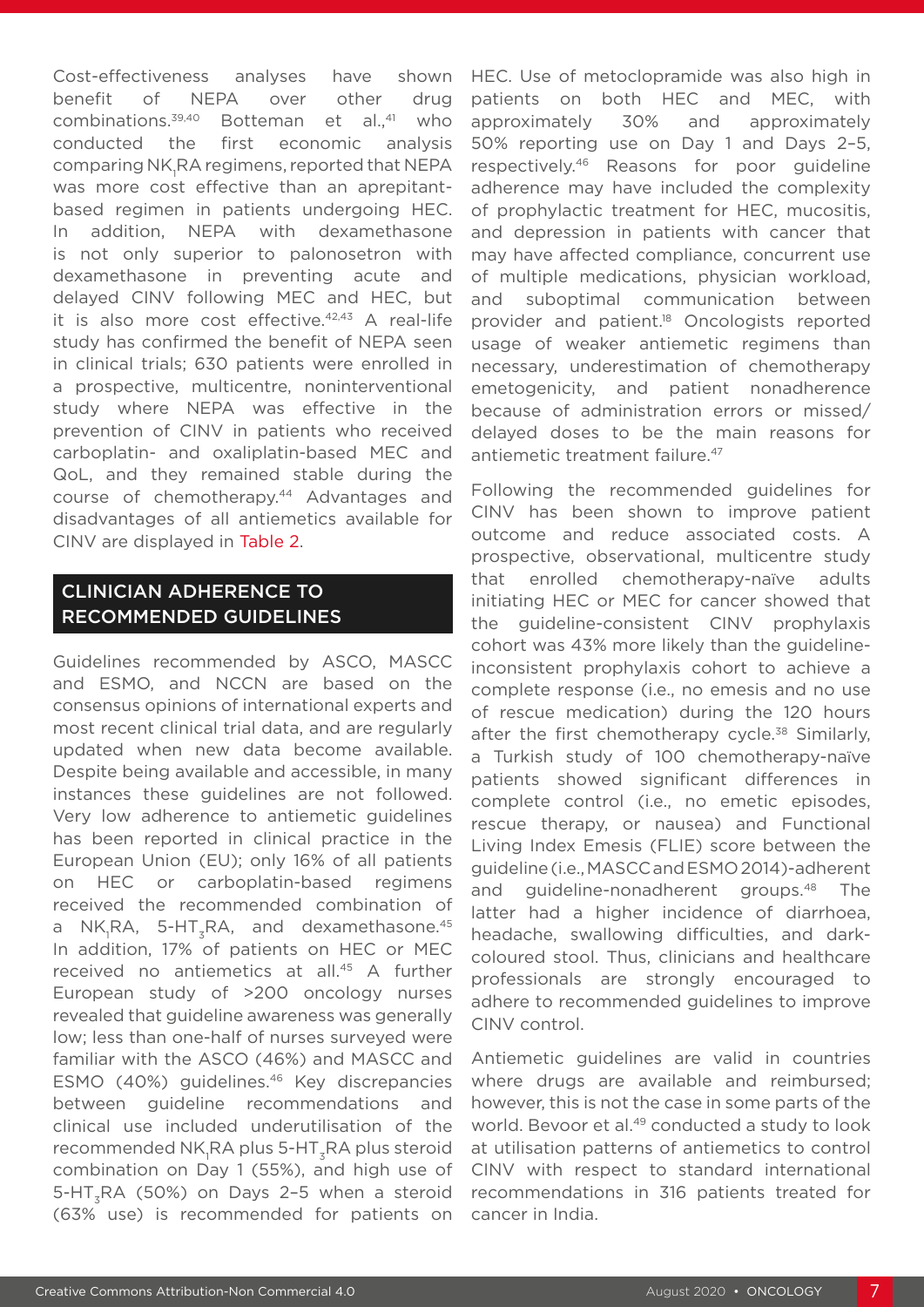| Agent                                                                                                           | Advantages                                                                                                                                                                                                                                                                  | <b>Disadvantages</b>                                                                                                                                                                       |
|-----------------------------------------------------------------------------------------------------------------|-----------------------------------------------------------------------------------------------------------------------------------------------------------------------------------------------------------------------------------------------------------------------------|--------------------------------------------------------------------------------------------------------------------------------------------------------------------------------------------|
| NK,RA<br>• Aprepitant<br>• Fosaprepitant<br>• Rolapitant oral                                                   | • Highly effective in delayed phase                                                                                                                                                                                                                                         | • Less effective in delayed<br>nausea control<br>• Expensive but may be<br>cost effective<br>. Not widely available in low- and<br>middle-income countries                                 |
| $5-HT_zRA$<br>• Palonosetron<br>• Ondansetron<br>• Granisetron<br>• Dolasetron<br>• Tropisetron<br>• Ramosetron | · Effective, especially in acute phase<br>· Reduces delayed emesis<br>(palonosetron)<br>· Well tolerated                                                                                                                                                                    | . Not widely available in low- and<br>middle-income countries                                                                                                                              |
| NEPA: fixed combination NK,RA and<br>$5-HT_zRA$                                                                 | • Safe<br>• Well tolerated<br>• Highly effective in acute and<br>delayed phase<br>• Convenient (i.e., single oral dose<br>administered once per cycle)<br>• Long half-life                                                                                                  | • Expensive but may be<br>cost effective                                                                                                                                                   |
| Dexamethasone                                                                                                   | • Inexpensive<br>· Benefit in delayed nausea                                                                                                                                                                                                                                | • Wide variety of adverse effects,<br>especially if used for more than<br>1 dav                                                                                                            |
| Olanzapine                                                                                                      | • Relatively inexpensive<br>· Widely available<br>• Ability to target multiple receptors<br>with a single oral medication<br>• Indicated by many guidelines<br>• Indicated by MASCC/ESMO guideline<br>as an excellent choice for<br>breakthrough CINV and<br>nausea control | • Adverse effects make outpatient<br>use somewhat difficult                                                                                                                                |
| Dopamine receptor antagonists<br>• Prochlorperazine<br>· Domperidone<br>· Metoclopramide                        | • Inexpensive<br>· Benefit in delayed nausea<br>(prochlorperazine)<br>• Benefit in breakthrough emesis<br>(metoclopramide)                                                                                                                                                  | • Adverse effects including<br>neurological effects                                                                                                                                        |
| Cannabinoids                                                                                                    | . Not only antiemetic but reported to<br>enhance appetite<br>• Inexpensive                                                                                                                                                                                                  | • Limited data for<br>definite conclusions<br>• Unpredictable gastrointestinal<br>absorption, poor bioavailability,<br>delayed onset of action, and CNS<br>effects (THC-rich cannabinoids) |
| Ginger                                                                                                          | • No significant adverse effects<br>• Inexpensive<br>· Reported benefit in acute nausea                                                                                                                                                                                     | • Limited data for<br>definite conclusions                                                                                                                                                 |

5-HT<sub>z</sub>RA: 5-HT<sub>z</sub> receptor antagonist; CINV: chemotherapy-induced nausea and vomiting; CNS: central nervous system; ESMO: European Society of Medical Oncology; MASCC: Multinational Association of Supportive Care in Cancer; NEPA: netupitant and palonosetron; NK<sub>1</sub>RA: neurokinin 1 receptor antagonist; THC: tetrahydrocannabinol.

They found numerous discrepancies including days continuously rather than only on the first the prescription of ondansetron 32 mg, day of chemotherapy; dexamethasone given despite this not being recommended in at a dose of 20 mg in many patients rather than guidelines; palonosetron 0.25 mg given for 3 8–12 mg; use of promethazine and wide use of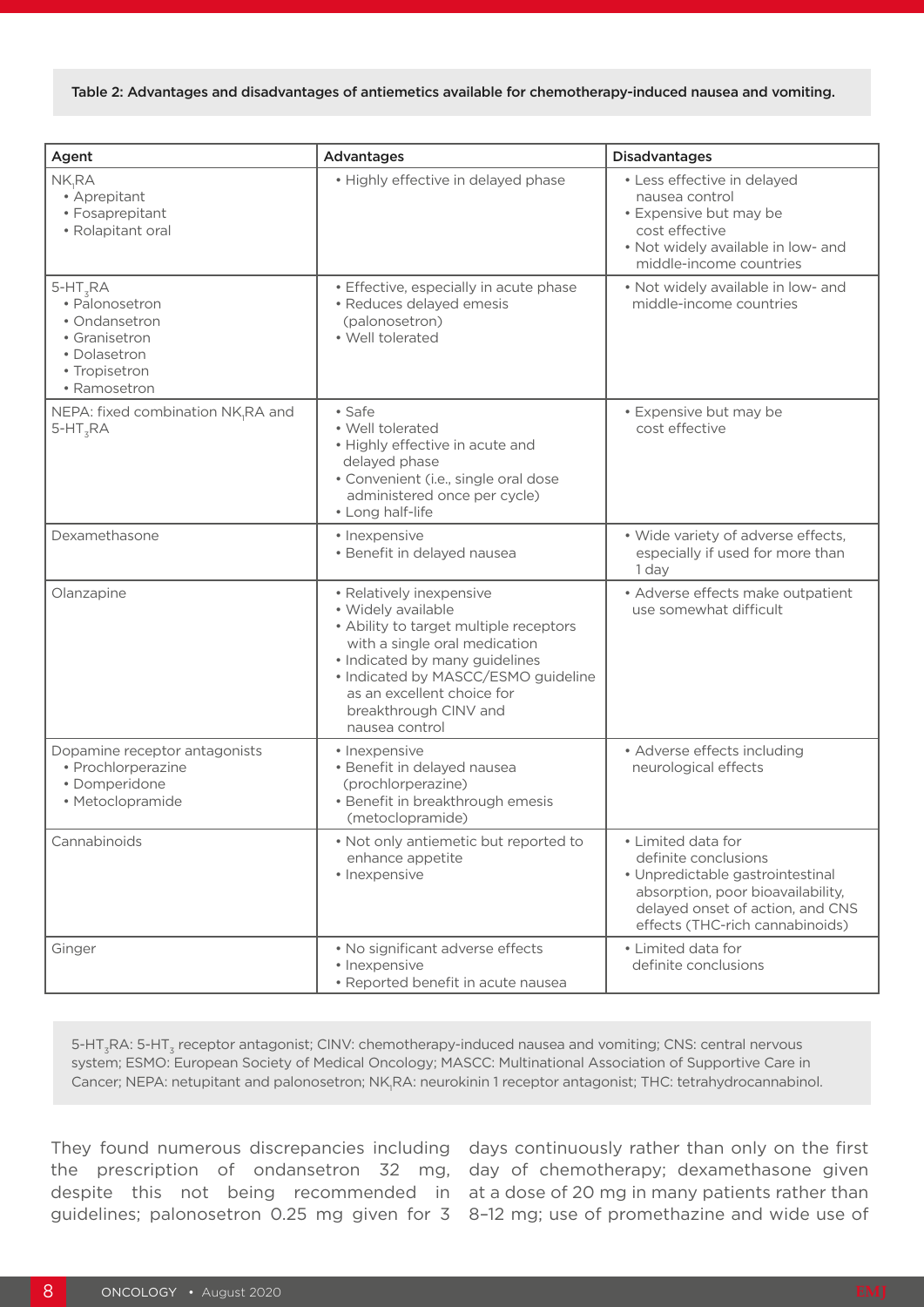metoclopramide which is not recommended in guidelines; and limited use of NK<sub>I</sub>RA because of patient affordability and unwillingness of government insurance to fund the drug. Similarly, most Thai patients with cancer receiving HEC do not have access to NK<sub>1</sub>RA and palonosetron because Thailand is a limited-resource country, despite international guidelines recommending the use of NK<sub>I</sub>RA, 5-HT<sub>3</sub>RA, and corticosteroid for prevention of CINV after HEC.<sup>50</sup> The use of olanzapine, which is 70% less costly than aprepitant, instead of a NK<sub>1</sub>RA in combination with a 5-HT<sub>3</sub>RA and dexamethasone, has been considered as an alternative option.<sup>51</sup> An RCT found olanzapine to be as effective as aprepitant, both in combination with IV palonosetron and dexamethasone in terms of complete response in patients receiving HEC.<sup>52</sup> Furthermore, olanzapine has shown superior efficacy over both NK<sub>1</sub>RA in nausea prevention and oral aprepitant in the delayed phase of CINV and in nausea control.53,54 Further guidance is needed for those who cannot afford the antiemetic regimens recommended in current guidelines.

### PATIENT FACTORS

Patient factors, such as younger age, female sex, low alcohol intake, anxiety, and a history of motion sickness or nausea during pregnancy, may also increase risk of CINV.55,56 However, these factors have not yet been incorporated into formal risk assessment, and treatment choice/recommendations are still largely based on emetogenicity of the chemotherapeutic agent.<sup>19</sup> An algorithm has recently been developed to identify patients at high risk of CINV before each chemotherapy cycle.57 Clinical application of this tool would allow patient risk factors to influence the selection of optimal antiemetic prophylaxis for that individual. In addition, use of drugs like NEPA, which is administered in a single oral dose once per cycle, will help to improve patient compliance and thus achieve better CINV control.<sup>37</sup>

Patient compliance can be further improved by novel innovations such as mHealth, which is the use of mobile devices for healthcare delivery. There has been a recent boom in mobile technologies for the self-management of chronic diseases.58 mHealth has the potential

to improve patient management of symptoms and compliance, reducing subsequent hospital visits and burden of disease. Less decline in health-related QoL and better overall survival was evident in patients with cancer who selfreported symptoms via web-based Symptom Tracking and Reporting (STAR), compared to patients who discussed symptoms only during clinical encounters with their oncologist or via telephone in the case of concerning symptoms.59 A further study demonstrated improved survival in patients with advancedstage lung cancer who self-reported symptoms using a web-mediated follow-up algorithm compared to patients who underwent routine follow-up with CT scans every  $3-6$  months.<sup>60</sup> However, despite its potential, evidence on the actual use of mobile technologies in cancer care is not promising. A recent cross-sectional, web-based survey across the USA and five European countries reported a much lower proportion of patients with cancer (28.46%) using mHealth than clinicians (76.97%).<sup>61</sup> Patient concerns regarding use of mHealth included a preference for traditional means of communication with their doctor, lack of knowledge regarding the potential of information technology, and doubt about the reliability and effectiveness of mHealth for medical purposes. For mHealth to be effective, clinician and patient usage rates need to converge. Ideally, cancer apps should be designed to strengthen the patient–physician relationship and to ease physicians' workload, as well as being tested for validity and effectiveness and fit the criteria for reimbursement.61 Further studies are currently underway, including an RCT to evaluate a mobile supportive care app for patients with metastatic lung cancer.62

### NOVEL THERAPIES

Despite progress, a significant proportion of patients still experience nausea and vomiting while receiving optimal treatment. Novel therapies, especially for the control of nausea, are still needed, with the ultimate goal of complete CINV control. Barhemsys<sup>®</sup> (formerly ADP421), a selective dopamine antagonist, has completed Phase III clinical development for the prophylaxis and treatment of postoperative nausea and vomiting (PONV).<sup>63</sup> The U.S.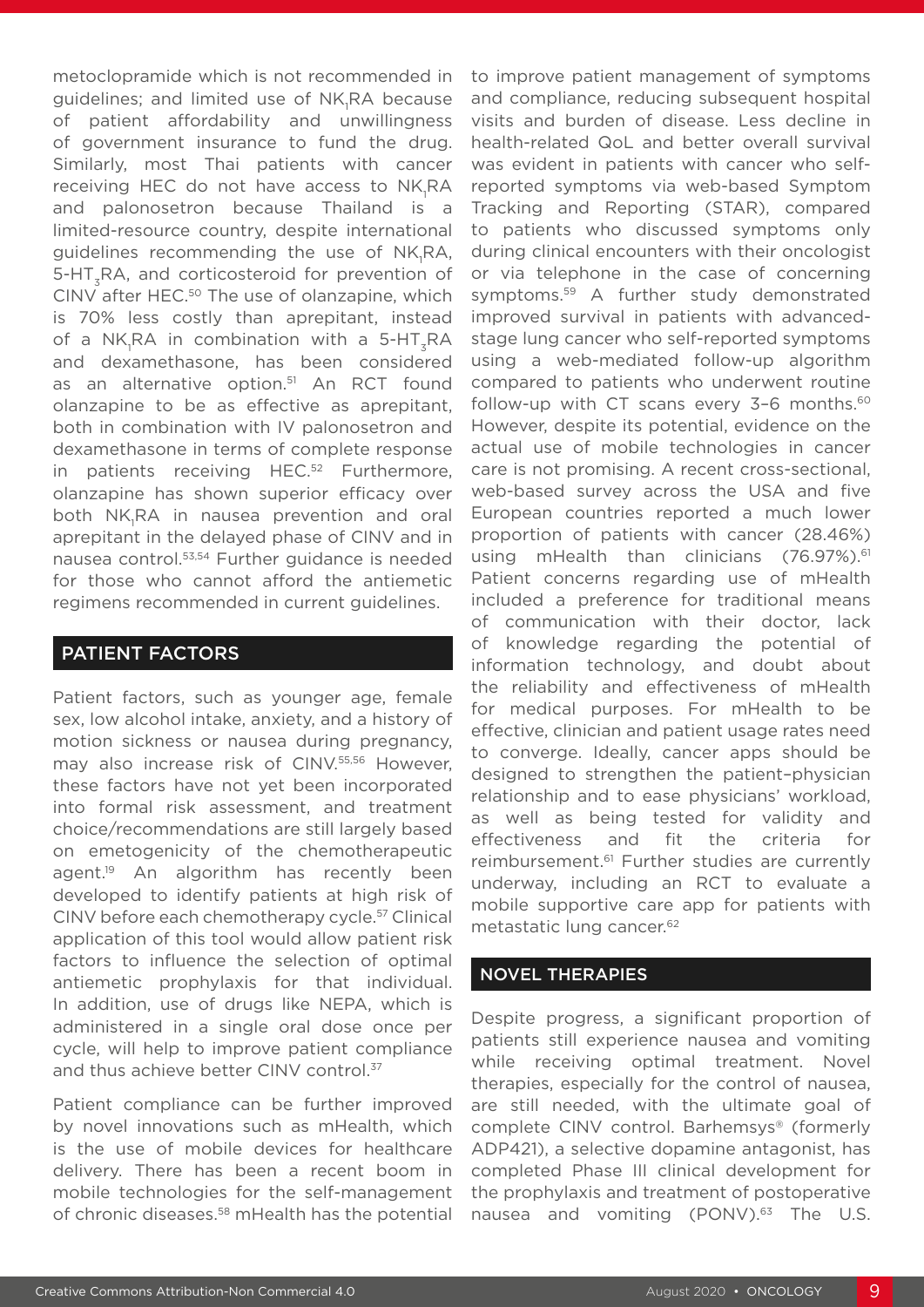Food and Drug Administration (FDA) has given the following label: indicated in adults for 1) prevention of PONV, either alone or in combination with an antiemetic of a different class; and 2) treatment of PONV in patients who have received antiemetic prophylaxis with an agent of a different class or have not received prophylaxis.<sup>64</sup> Its role in CINV has yet to be determined. Several organisations (ASCO, ESMO, NCCN, and the Institute for Clinical and Economic Review [ICER]) have developed frameworks to assess the value of new cancer drugs to help clinicians, patients, and payers make decisions about treatments.<sup>65</sup> These frameworks differ in methods and approaches; however, they all help to promote a wider culture of allocative efficiency and prioritisation.<sup>66</sup>

### ALTERNATIVE THERAPIES

Alternative therapies have been used and tested for the control of CINV, including marijuana leaf extract, ginger, acupuncture, Chinese herbal medicine, and music therapy.67-69 Most studies that assessed the use of smoked marijuana or synthetic oral tetrahydrocannabinol medicines (THC; dronabinol, nabilone) in CINV have shown limited efficacy, were not sufficiently powered, and used outdated control antiemetic arms.<sup>70</sup> A small, pilot, double-blind, randomised trial of 16 patients with CINV after MEC, despite prophylaxis with a guideline-consistent antiemetic regimen, showed nabiximols, a THC/cannabidiol cannabis extract derived from the *Cannabis sativa* plant containing THC and cannabidiol in defined and near-equal amounts, to have substantial efficacy, high acceptability by patients, and manageable side effects for the secondary prevention of CINV.<sup>71</sup> Early, though small, trials have shown THC to also improve appetite in these patients, with positive implications for overall performance

status.<sup>68</sup> There is also some evidence to suggest ginger may help to prevent acute emesis. An RCT in which ginger was added to a 5-HT<sub>-</sub>RA plus dexamethasone combination showed reduction in acute, but not delayed, emesis.<sup>72</sup> While these alternative therapies have been reported to be of help, further research is needed as there are insufficient data to draw any definitive conclusion.

### **CONCLUSION**

Multiple initiatives are needed to achieve better control of CINV to minimise the negative impact on patients with cancer, improve patient outcomes, and reduce costs. Improved adherence to international antiemetic guidelines by healthcare professionals and compliance to antiemetic regimens by patients are both critical. NEPA may contribute to this improvement, as it is a fixed combination administered orally only once per chemotherapy cycle, as may the use of mHealth. Further developments will focus on the optimised use of new antiemetic compounds and alternative formulations to design simple and convenient regimens that ensure guideline adherence and patient compliance. Given the scarcity of resources, treatments must be assessed holistically, including all costs and benefits that accrue to the patient, healthcare system, and caregivers. The key question for decision makers, including medical doctors, in times of limited resources has shifted from 'does it work?' to 'is it worth it?'. As patient-specific risk factors are becoming better defined, these can be incorporated into individualised regimens to obtain optimal antiemetic prophylaxis for that individual. Further research should also focus on using real-world data to confirm existing regimens or to develop alternative improved regimens for better CINV control.

#### References

- 1. Cancer Research UK. Worldwide cancer statistics. 2018. Available at: https://www.cancerresearchuk.org/ health-professional/cancer-statistics/ worldwide-cancer#heading-Zero. Last accessed: November 2019.
- 2. National Cancer Institute (NCI). Side effects of cancer treatment. Available at: https://www.cancer.gov/aboutcancer/treatment/side-effects. Last accessed: November 2019.
- 3. Hesketh P, "Prevention and treatment

of chemotherapy-induced nausea and vomiting in adults," Ted W. (eds), UpToDate (2020), Waltham: UpToDate. Available at: https://www. uptodate.com/contents/preventionand-treatment-of-chemotherapyinduced-nausea-and-vomiting-in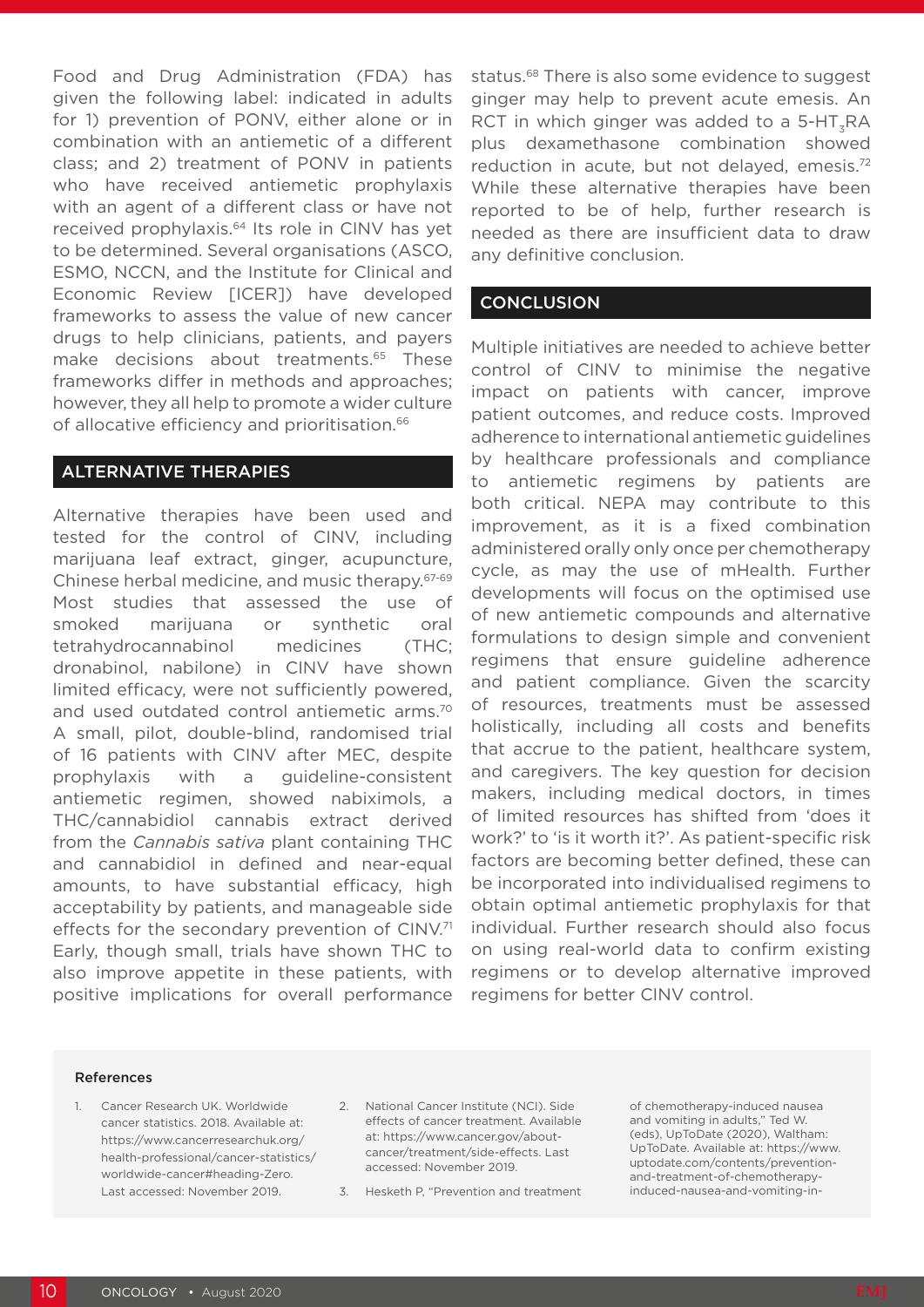adults. Last accessed: 29 June 2020.

- 4. Sommariva S et al. Impact of chemotherapy-induced nausea and vomiting on health-related quality of life and resource utilization: a systematic review. Crit Rev Oncol Hematol. 2016;99:13-36.
- 5. Boccia R. Chemotherapy-induced nausea and vomiting: identifying and addressing unmet needs. J Clin Outcomes Manage. 2013;20(8):377- 84.
- Neymark N et al. Impact of emesis on clinical and economic outcomes of cancer therapy with highly emetogenic chemotherapy regimens: a retrospective analysis of three clinical trials. Support Care Cancer. 2005;13(10):812-8.
- Viale PH et al. Efficacy and cost: avoiding undertreatment of chemotherapy-induced nausea and vomiting. Clin J Oncol Nurs. 2012;16(4):E133-41.
- 8. Burke TA et al. Resource utilization and costs associated with chemotherapy-induced nausea and vomiting (CINV) following highly or moderately emetogenic chemotherapy administered in the US outpatient hospital setting. Support Care Cancer. 2011;19(1):131-40.
- 9. Karthaus M et al. Neurokinin-1 receptor antagonists: review of their role for the prevention of chemotherapy induced nausea and vomiting in adults. Expert Rev Clin Pharmacol. 2019;12(7):661-80.
- 10. Natale JJ. Overview of the prevention and management of CINV. Am J Manag Care. 2018;24(18):S391-7.
- 11. Aapro M. CINV: still troubling patients after all these years. Support Care Cancer. 2018;26(Suppl 1):5-9.
- 12. Aapro M et al. Preventing chemotherapy-induced nausea and vomiting with netupitant/ palonosetron, the first fixed combination antiemetic: current and future perspective. Future Oncol. 2019;15(10):1067-84.
- 13. Mellin C et al. Antiemetic guidelines: using education to improve adherence and reduce incidence of CINV in patients receiving highly emetogenic chemotherapy. Clin J Oncol Nurs. 2018;22(3):297-303.
- 14. Hesketh PJ et al. Antiemetics: American Society of Clinical Oncology clinical practice guideline update. J Clin Oncol. 2017;35(28):3240-61.
- 15. Roila F et al. 2016 MASCC and ESMO guideline update for the prevention of chemotherapy- and radiotherapyinduced nausea and vomiting and of nausea and vomiting in advanced cancer patients. Ann Oncol. 2016;27(Suppl 5):v119-33.
- 16. Multinational Association of Supportive care in Cancer (MASCC).

MASCC/ESMO antiemetic guideline 2016 V.1.4. 2019. Available at: https:// mascc.memberclicks.net/antiemeticguidelines. Last accessed: 29 June 2020.

- 17. National Comprehensive Cancer Network (NCCN). Clinical practice guidelines in oncology. Antiemesis: version 3. 2018. Available at: https:// www.nccn.org/professionals/ physician\_gls/default.aspx. Last accessed: 29 June 2020.
- 18. O'Sullivan CC et al. Ten-year trends in antiemetic prescribing in patients receiving highly emetogenic chemotherapy. J Natl Compr Canc Netw. 2018;16(3):294-9.
- 19. Navari RM et al. Evolving role of neurokinin 1-receptor antagonists for chemotherapy-induced nausea and vomiting. Onco Targets Ther. 2018;11:6459-78.
- 20. Rapoport B et al. Study of rolapitant, a novel, long-acting, NK-1 receptor antagonist, for the prevention of chemotherapy-induced nausea and vomiting (CINV) due to highly emetogenic chemotherapy (HEC). Support Care Cancer. 2015;23(11):3281-8.
- 21. Rapoport BL et al. Safety and efficacy of rolapitant for prevention of chemotherapy-induced nausea and vomiting after administration of cisplatin-based highly emetogenic chemotherapy in patients with cancer: two randomised, activecontrolled, double-blind, Phase 3 trials. Lancet Oncol. 2015;16(9):1079- 89.
- 22. Schwartzberg LS et al. Safety and efficacy of rolapitant for prevention of chemotherapy-induced nausea and vomiting after administration of moderately emetogenic chemotherapy or anthracycline and cyclophosphamide regimens in patients with cancer: a randomised, active-controlled, double-blind, Phase 3 trial. Lancet Oncol. 2015;16(9):1071- 8.
- 23. Hesketh PJ et al. The oral neurokinin-1 antagonist aprepitant for the prevention of chemotherapy-induced nausea and vomiting: a multinational, randomized, double-blind, placebocontrolled trial in patients receiving high-dose cisplatin – the Aprepitant Protocol 052 Study Group. J Clin Oncol. 2003;21(22): 4112-9.
- 24. Hesketh PJ et al. Efficacy and safety of NEPA, an oral combination of netupitant and palonosetron, for prevention of chemotherapy-induced nausea and vomiting following highly emetogenic chemotherapy: a randomized dose-ranging pivotal study. Ann Oncol. 2014;25(7):1340-6.
- 25. Hu Z et al. Aprepitant triple therapy for the prevention of chemotherapyinduced nausea and vomiting following high-dose cisplatin in Chinese patients: a randomized,

double-blind, placebo-controlled phase III trial. Support Care Cancer. 2014;22(4):979-87.

- 26. Saito H et al. Efficacy and safety of single-dose fosaprepitant in the prevention of chemotherapy-induced nausea and vomiting in patients receiving high-dose cisplatin: a multicentre, randomised, doubleblind, placebo-controlled Phase 3 trial. Ann Oncol. 2013;24(4):1067-73.
- 27. Schmoll HJ et al. Comparison of an aprepitant regimen with a multiple-day ondansetron regimen, both with dexamethasone, for antiemetic efficacy in high-dose cisplatin treatment. Ann Oncol. 2006;17(6):1000-6.
- 28. Takahashi T et al. Multicenter, Phase II, placebo-controlled, double-blind, randomized study of aprepitant in Japanese patients receiving high-dose cisplatin. Cancer Sci. 2010;101(11):2455-61.
- 29. Abdel-Rahman O. Neurokinin-1 inhibitors in the prevention of nausea and vomiting from highly emetogenic chemotherapy: a network meta-analysis. Ther Adv Med Oncol. 2016;8(5):396-406.
- 30. Chan SL et al. Economic analysis of aprepitant-containing regimen to prevent chemotherapy-induced nausea and vomiting in patients receiving highly emetogenic chemotherapy in Hong Kong. Asia Pac J Clin Oncol. 2014;10(1):80-91.
- 31. Kashiwa M et al. Comparative costutility analysis between aprepitantand fosaprepitant-containing regimens to prevent chemotherapyinduced nausea and vomiting in patients receiving highly emetogenic chemotherapy in Japan. Clin Ther. 2019;41(5):929-42.
- 32. Humphreys S et al. Cost-effectiveness of an aprepitant regimen for prevention of chemotherapy-induced nausea and vomiting in patients with breast cancer in the UK. Cancer Manag Res. 2013;5:215-24.
- 33. Annemans L et al. Costeffectiveness analysis of aprepitant in the prevention of chemotherapyinduced nausea and vomiting in Belgium. Support Care Cancer. 2008;16(8):905-15.
- 34. Molassiotis A et al. Evaluation of risk factors predicting chemotherapyrelated nausea and vomiting: results from a European prospective observational study. J Pain Symptom Manage. 2014;47(5):839-48.
- 35. Aapro M et al. NEPA, a fixed oral combination of netupitant and palonosetron, improves control of chemotherapy-induced nausea and vomiting (CINV) over multiple cycles of chemotherapy: results of a randomized, double-blind, Phase 3 trial versus oral palonosetron. Support Care Cancer. 2017;25(4):1127- 35.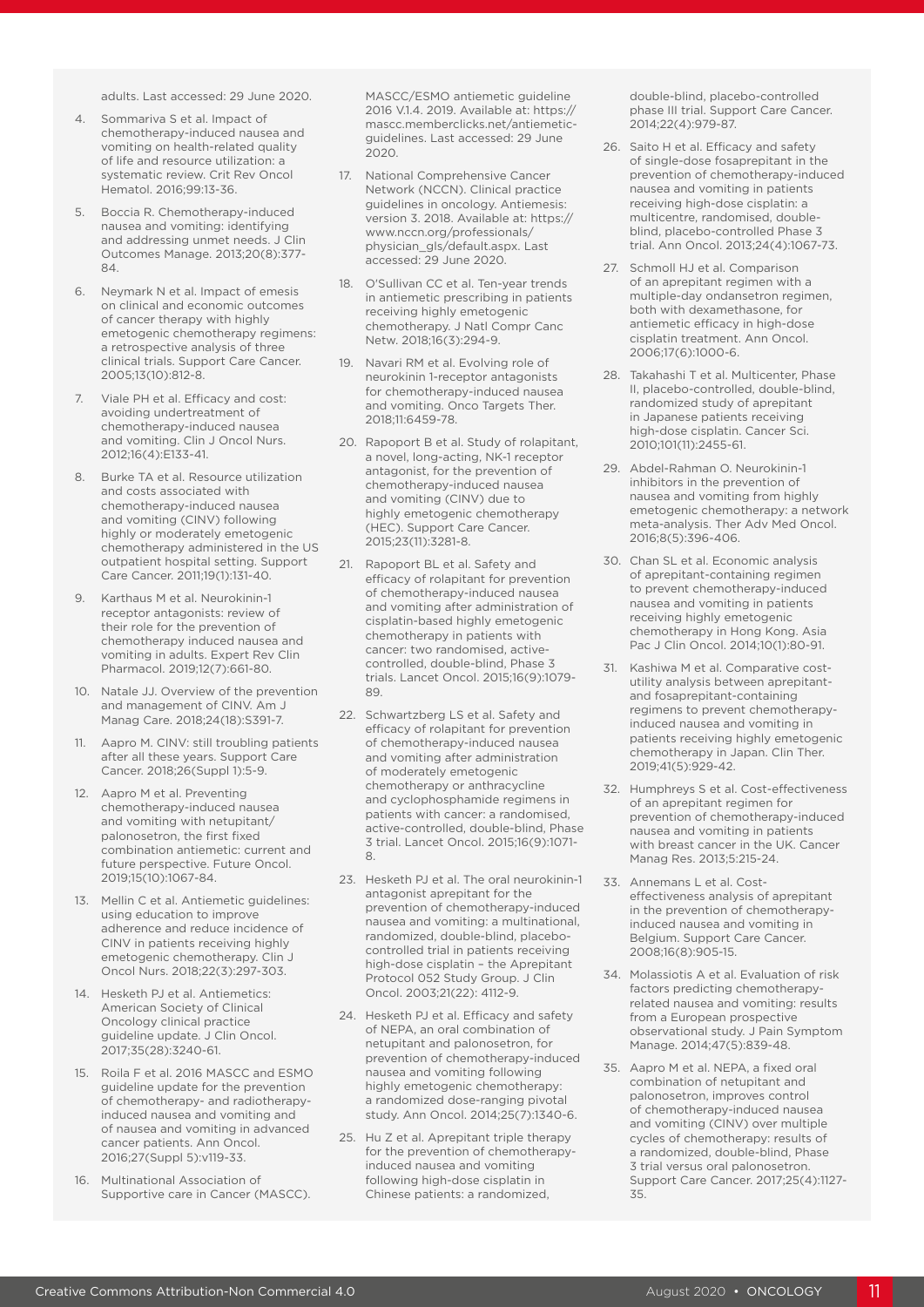- 36. Gralla RJ et al. A Phase III study evaluating the safety and efficacy of NEPA, a fixed-dose combination of netupitant and palonosetron, for prevention of chemotherapy-induced nausea and vomiting over repeated cycles of chemotherapy. Ann Oncol. 2014;25(7):1333-9.
- 37. Hesketh PJ et al. A review of NEPA, a novel fixed antiemetic combination with the potential for enhancing guideline adherence and improving control of chemotherapy-induced nausea and vomiting. Biomed Res Int. 2015;2015:651879.
- 38. Aapro M et al. The effect of guidelineconsistent antiemetic therapy on chemotherapy-induced nausea and vomiting (CINV): the Pan European Emesis Registry (PEER). Ann Oncol. 2012;23(8):1986-92.
- 39. Restelli U et al. Cost-utility and budget impact analyses of the use of NEPA for chemotherapy-induced nausea and vomiting prophylaxis in Italy. BMJ Open. 2017;7(7):e015645.
- 40. Cawston H et al. NEPA, a new fixed combination of netupitant and palonosetron, is a cost-effective intervention for the prevention of chemotherapy-induced nausea and vomiting in the UK. Drugs Context. 2017;6:212298.
- 41. Botteman M et al. Cost-effectiveness of a fixed combination of netupitant and palonosetron (NEPA) relative to aprepitant plus granisetron (APR + GRAN) for prophylaxis of chemotherapy-induced nausea and vomiting (CINV): a trial-based analysis. Support Care Cancer. 2020;28(2):85-66.
- 42. Aapro M et al. A randomized Phase III study evaluating the efficacy and safety of NEPA, a fixed-dose combination of netupitant and palonosetron, for prevention of chemotherapy-induced nausea and vomiting following moderately emetogenic chemotherapy. Ann Oncol. 2014;25(7):1328-33.
- 43. Giuliani J, Bonetti A. Netupitant plus palonosetron (NEPA) for the prophylaxis of chemotherapyinduced nausea and vomiting (CINV) in highly and moderately (AC-based chemotherapy) emetogenic cancer treatment: a cost-effective choice. Expert Rev Pharmacoecon Outcomes Res. 2019;19(5):505-8.
- 44. Karthaus M et al. Antiemetic prophylaxis with NEPA in patients with moderately emetogenic chemotherapy – quality of life and efficacy data from the interim analysis of a prospective noninterventional study. Abstract A16. AGSMO Annual Congress, 15-16 March, 2019.
- 45. Aapro MS et al. Evaluation of practice patterns for prevention of chemotherapy (CT)-induced nausea and vomiting (CINV) and antiemetics

guideline (GL) adherence based on real-world prescribing data. Ann Oncol. 2018;29(Suppl 8):viii603-40.

- 46. Dielenseger P et al. Evaluation of antiemetic practices for prevention of chemotherapy-induced nausea and vomiting (CINV): results of a European oncology nurse survey. Support Care Cancer. 2019;27(11):4099-106.
- 47. Aapro M et al. Oncologist perspectives on chemotherapyinduced nausea and vomiting (CINV) management and outcomes: a quantitative market researchbased survey. Cancer Reports. 2018;1(4):e1127.
- 48. Abunahlah N et al. Impact of adherence to antiemetic quidelines on the incidence of chemotherapyinduced nausea and vomiting and quality of life. Int J Clin Pharm. 2016;38(6):1464-76.
- 49. Bevoor DB et al. Drug utilization evaluation of antiemetics in chemotherapy induced nausea and vomiting in oncology setting. Acta Scientific Pharmaceutical Sciences 2018;2(8):30-9.
- 50. Tienchaiananda P et al. A randomized, double-blind, placebocontrolled study evaluating the efficacy of combination olanzapine, ondansetron and dexamethasone for prevention of chemotherapyinduced nausea and vomiting in patients receiving doxorubicin plus cyclophosphamide. Ann Palliat Med. 2019;8(4):372-80.
- 51. Yokoe T et al. Effectiveness of antiemetic regimens for highly emetogenic chemotherapy-induced nausea and vomiting: a systematic review and network meta-analysis. Oncologist. 2019;24(6):e347-57.
- 52. Navari RM et al. Olanzapine versus aprepitant for the prevention of chemotherapy-induced nausea and vomiting: a randomized Phase III trial. J Support Oncol. 2011;9(5):188-95.
- 53. Bošnjak SM et al. Prevention of chemotherapy-induced nausea: the role of neurokinin-1 (NK<sup>1</sup>) receptor antagonists. Support Care Cancer. 2017;25(5):1661-71.
- 54. Zhang Z et al. Olanzapine-based triple regimens versus neurokinin-1 receptor antagonist-based triple regimens in preventing chemotherapy-induced nausea and vomiting associated with highly emetogenic chemotherapy: a network meta-analysis. Oncologist. 2018;23(5):603-16.
- 55. Sekine I et al. Risk factors of chemotherapy-induced nausea and vomiting: index for personalized antiemetic prophylaxis. Cancer Sci. 2013;104(6):711-7.
- 56. Molassiotis A et al. Evaluation of risk factors predicting chemotherapyrelated nausea and vomiting: results

from a European prospective observational study. J Pain Symptom Manage. 2014;47(5):839-48.

- 57. Dranitsaris G et al. The development of a prediction tool to identify cancer patients at high risk for chemotherapy-induced nausea and vomiting. Ann Oncol. 2017;28(6):1260-7.
- 58. World Health Organization (WHO). mHealth: new horizons for health through mobile technologies. 2011. Available at: https://www.who.int/ goe/publications/goe\_mhealth\_web. pdf?. Last accessed: 29 June 2020.
- 59. Basch E et al. Overall survival results of a trial assessing patient-reported outcomes for symptom monitoring during routine cancer treatment. JAMA 2017;318(2):197-8.
- 60. Denis F et al. Randomized trial comparing a web-mediated followup with routine surveillance in lung cancer patients. J Natl Cancer Inst. 2017;109(9):djx029.
- 61. Tarricone R et al. The mHealth divide between clinicians and patients in cancer care: results from a crosssectional international survey. JMIR Mhealth Uhealth 2019;7(9):e13584.
- 62. Ciani O et al. Lung cancer app (LuCApp) study protocol: a randomised controlled trial to evaluate a mobile supportive care app for patients with metastatic lung cancer. BMJ Open. 2019;9(2):e025483.
- 63. Acacia Pharma. BARHEMSYS® postoperative nausea & vomiting (PONV). Available at: http:// acaciapharma.com/pipeline/ barhemsys-apd421. Last accessed: February 2020.
- 64. U.S. Food and Drug Administration (FDA). BARHEMSYS® (amisulpride). Available at: https://www.accessdata. fda.gov/drugsatfda\_docs/ label/2020/209510s000lbl.pdf. Last accessed: March 2020.
- 65. Bentley TG et al. Validity and reliability of value assessment frameworks for new cancer drugs. Value in Health. 2017;20(2):200-5.
- 66. Boscolo PR et al. Measuring value in healthcare: a comparative analysis of value-based frameworks. Clin Ther. 2020;42(1):34-43.
- 67. Davis MP. New therapies for antiemetic prophylaxis for chemotherapy. J Community Support Oncol. 2016;14(1):11-20.
- 68. Davis MP. Cannabinoids for symptom management and cancer therapy: the evidence. J Natl Compr Canc Netw. 2016;14(7):915-22.
- 69. Ma TT et al. Prevention of chemotherapy-induced nausea and vomiting with acupuncture: a protocol for systematic review and meta-analysis. Medicine (Baltimore). 2020;99(3):e18828.